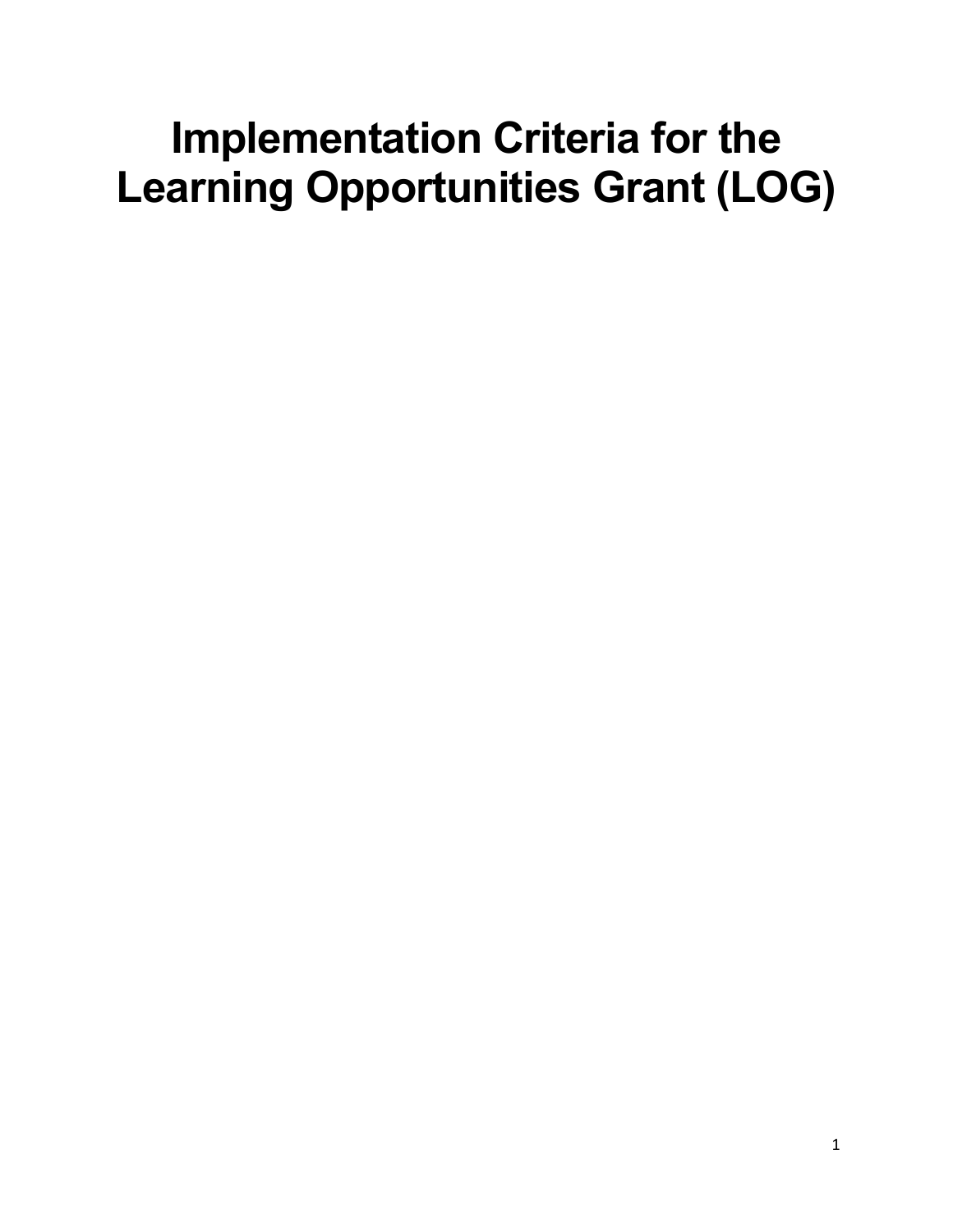### **Overview**

The Learning Opportunities Grant (LOG) provides funding for a range of programs to help students who are at greater risk of poor academic achievement.

The LOG comprises the following allocations within the Grants for Student Needs (GSN):

- Demographic Allocation
- Targeted Student Supports Envelope
- Experiential Learning Envelope

Implementation criteria for the allocations within the Targeted Student Supports Envelope and Experiential Learning Envelope are provided in this document. Additional information is provided in the Education Funding Technical Paper.

## **Targeted Student Supports Envelope**

The Targeted Student Supports Envelope includes:

- Literacy and Math Outside the School Day Allocation
- Student Success, Grades 7 to 12 Allocation
- Grade 7 and 8 Literacy and Numeracy and Student Success Teachers Allocation
- Tutoring Allocation

#### **Literacy and Math Outside the School Day Allocation**

In addition to the criteria in the Education Funding Technical Paper, this funding can be used as follows:

| Category                                                                                                                                                                                                                        | <b>Examples</b>                                                                                                                                                                                                                    |
|---------------------------------------------------------------------------------------------------------------------------------------------------------------------------------------------------------------------------------|------------------------------------------------------------------------------------------------------------------------------------------------------------------------------------------------------------------------------------|
| • A non-credit class or course that includes<br>literacy and/or math for Grade 7 or 8 students for<br>whom a remedial program in literacy and/or<br>math has been recommended by the principal of<br>the day school             | Programs can be designed for students:<br>• Who face barriers to achievement and<br>are potentially at risk of not meeting the<br>curriculum standards<br>• To support a successful transition to a<br>de-streamed Grade 9 program |
| • A non-credit class in literacy and/or math for<br>students in Grades 9 to 12 for whom a Grade 9<br>or 10 remedial program in literacy and/or math<br>has been recommended by the principal of the<br>day school               | Programs can be designed for students:<br>. Who face barriers to achievement and<br>are potentially at risk of not meeting the<br>curriculum standards and/or the                                                                  |
| • A non-credit class in literacy and/or math for<br>continuing education students for whom a Grade<br>9 or 10 remedial program in literacy and/or math<br>has been recommended by a principal                                   | secondary school literacy graduation<br>requirement                                                                                                                                                                                |
| • A non-credit literacy and/or math class or course<br>for adults who are parents or guardians of<br>students in any grade for whom the principal of<br>the school has recommended a remedial course<br>in literacy and/or math | Programs can be designed for parents or<br>guardians:<br>• To improve their literacy and/or math<br>skills so that they can better support<br>their children's success in school                                                   |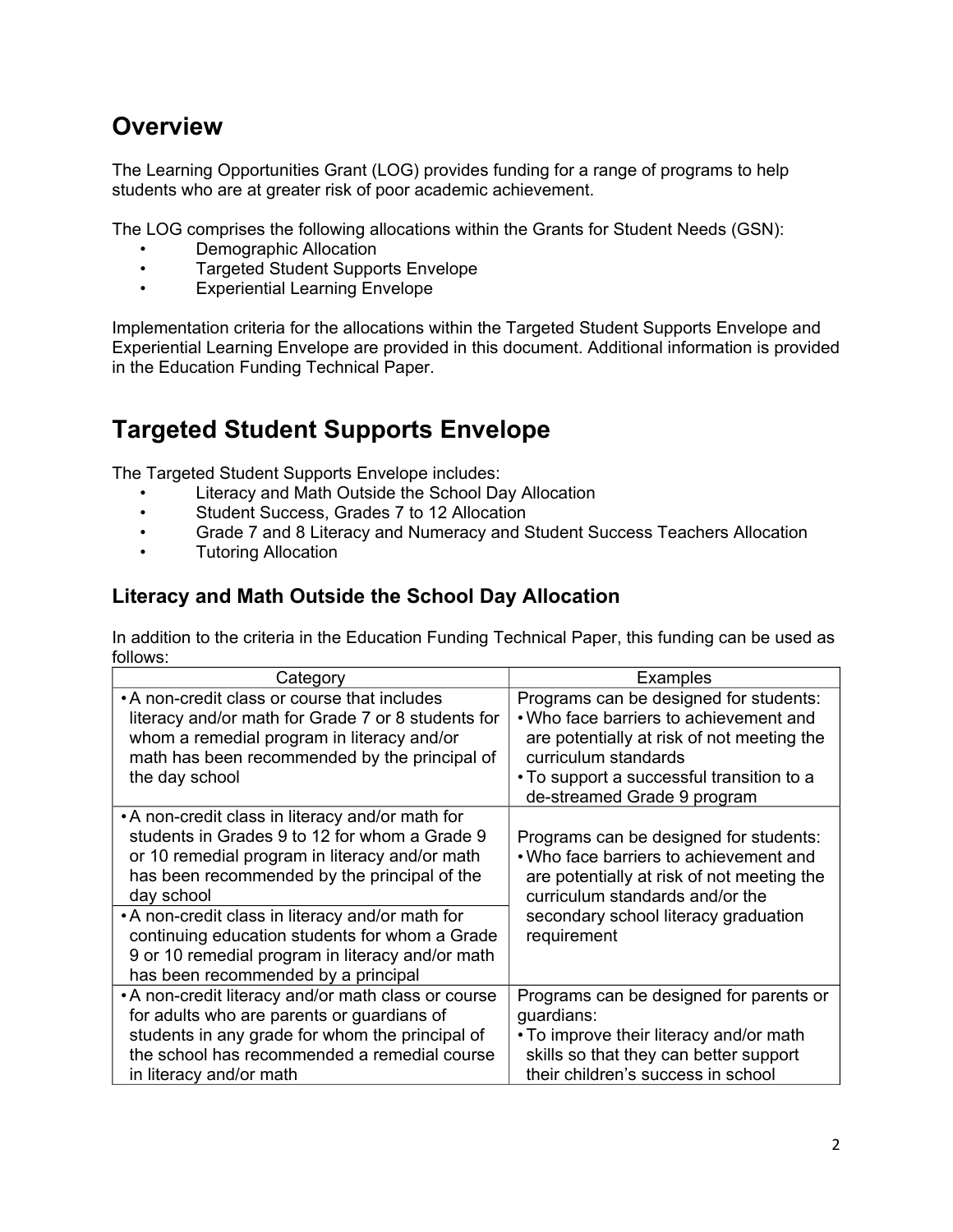#### **Student Success, Grades 7 to 12 Allocation**

In addition to the criteria in the Education Funding Technical Paper, expenditures should be allocated as follows:

<span id="page-2-1"></span>

| Category         | Limitation | Detail             | <b>Examples</b>                               |
|------------------|------------|--------------------|-----------------------------------------------|
| <b>Student</b>   | Up to      | • Expenditures     | • Student transportation                      |
| Learning         | 100% of    | related to student | • Staffing supports for activities outside of |
| Opportunities    | funds      | participation and  | regular school hours                          |
|                  |            | teacher support/   | • Transition supports and student             |
|                  |            | supervision that   | orientation                                   |
|                  |            | are targeted to    | • Student exploration of future careers and   |
|                  |            | students who       | areas of study                                |
|                  |            | face barriers to   | • Early leaver re-engagement supports         |
|                  |            | success            | • Enhancing student voice, equity, and        |
|                  |            |                    | well-being                                    |
|                  |            |                    | • Admission fees for activities               |
| Professional     | Up to a    | • Central          | · Implementation of ministry-developed        |
| Learning and     | maximum    | implementation     | resources and/or related-board resources      |
| Implementation   | of 35% of  | support*           | to support literacy, numeracy, and cross-     |
| Supports         | total      | (maximum of        | curricular instruction                        |
|                  | funds      | 15% of total       | • Capacity building for school and system     |
|                  |            | funds)             | leaders, and school and board teams           |
|                  |            | · School           | . Build inclusive and engaging school,        |
|                  |            | implementation     | classroom, and community environments         |
|                  |            | supports           | conducive to student learning                 |
|                  |            | (maximum of        | · Identify, track, monitor, and differentiate |
|                  |            | 20% of total       | educator response to student need             |
|                  |            | funds)             | . Implement and monitor school-based          |
|                  |            |                    | literacy action plans                         |
|                  |            |                    | • Improve instruction to meet student         |
|                  |            |                    | needs                                         |
|                  |            |                    | . Implement Credit Recovery and Credit        |
|                  |            |                    | Rescue programs                               |
|                  |            |                    | • Facilitate community outreach and           |
|                  |            |                    | involvement, parent engagement and            |
|                  |            |                    | partnerships                                  |
|                  |            |                    | • Educator release time, such that student    |
|                  |            |                    | learning is not disrupted                     |
| <b>Resources</b> | Up to a    | • For Student      | • Event promotional materials, signage,       |
|                  | maximum    | <b>Success</b>     | and student apparel                           |
|                  | of 10% of  | initiatives        | • Technology for students who do not have     |
|                  | total      | targeting          | equitable access                              |
|                  | funds      | students facing    | • Fees for invited speakers and visiting      |
|                  |            | barriers to        | organizations                                 |
|                  |            | consistent         |                                               |
|                  |            | success and are    |                                               |
|                  |            | underserved        |                                               |

<span id="page-2-0"></span>[\\*C](#page-2-1)entral implementation support funds, if not used centrally, can be directed to local school implementation support (to a maximum of 35% of total funds). However, school implementation support funds cannot be directed to central implementation support. It is not required that any funding be spent in either category.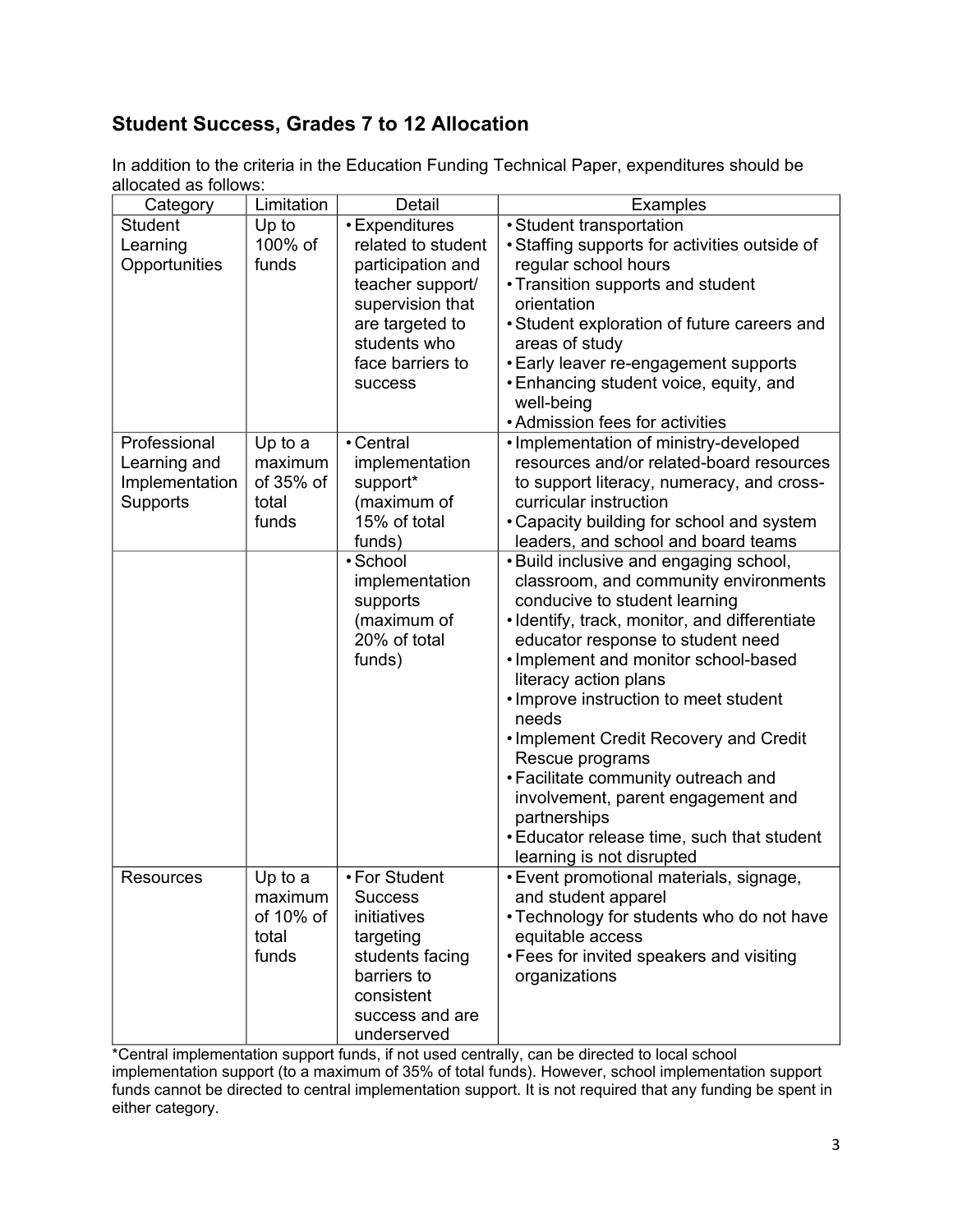#### **Grade 7 and 8 Literacy and Numeracy and Student Success Teachers Allocation**

In addition to the criteria in the Education Funding Technical Paper, Student Success Teachers can support students who are facing barriers to consistent success in the following ways:

| Category                                                                                                                                                                                     | <b>Examples</b>                                                                                                                                                                                                                                   |
|----------------------------------------------------------------------------------------------------------------------------------------------------------------------------------------------|---------------------------------------------------------------------------------------------------------------------------------------------------------------------------------------------------------------------------------------------------|
| Direct support/instruction to students in order<br>to improve student achievement, retention<br>and transitions<br>Track the progress of students who face<br>barriers to consistent success | • Timely and effective academic gap closing<br>strategies in Grades 7 and 8 for students not<br>achieving consistent success and/or did not<br>meet provincial standard on Grade 6 EQAO<br>assessments<br>• Engagement activities for students in |
| Support school-wide efforts to improve<br>outcomes for students who are not achieving<br>consistent academic success<br>Work with families and the community to<br>support student success   | Grades 7 and 8<br>• Secondary school course selection (in<br>Grade 8) and support for education and<br>career/life planning<br>• Grade-to-grade and school-to-school<br>transition planning                                                       |

#### **Tutoring Allocation**

Please see the Education Funding Technical Paper for a description of how the Tutoring Allocation can be spent.

## **Experiential Learning Envelope**

Experiential Learning Envelope includes:

- Specialist High Skills Major (SHSM) Allocation
- Experiential Learning Allocation
- Outdoor Education Allocation

#### **Specialist High Skills Major (SHSM) Allocation**

In alignment with SHSM spending guidelines and board spending policies and procedures, funding for SHSM programs is to be used to implement program components, including:

| Category         | Detail                              | <b>Examples</b>                         |
|------------------|-------------------------------------|-----------------------------------------|
| • Student        | • Expenditures to support SHSM      | • Student certification/training costs, |
| Activities and   | related student activities (not     | including travel, admission fees,       |
| <b>Resources</b> | including salaries and release time | registration costs and resources        |
|                  | outlined above)                     |                                         |
| • Salaries and   | • Staffing expenditures to support  | • Central staffing positions - SHSM     |
| Release          | implementation and development      | Board Lead, Support staff central       |
| Time             | of SHSM program, including all      | • Hiring of temporary staff to support  |
|                  | release time, such that student     | SHSM (e.g., retired guidance            |
|                  | learning is not disrupted, and      | counsellor to assist with SHSM          |
|                  |                                     | tracking and promotion meetings)        |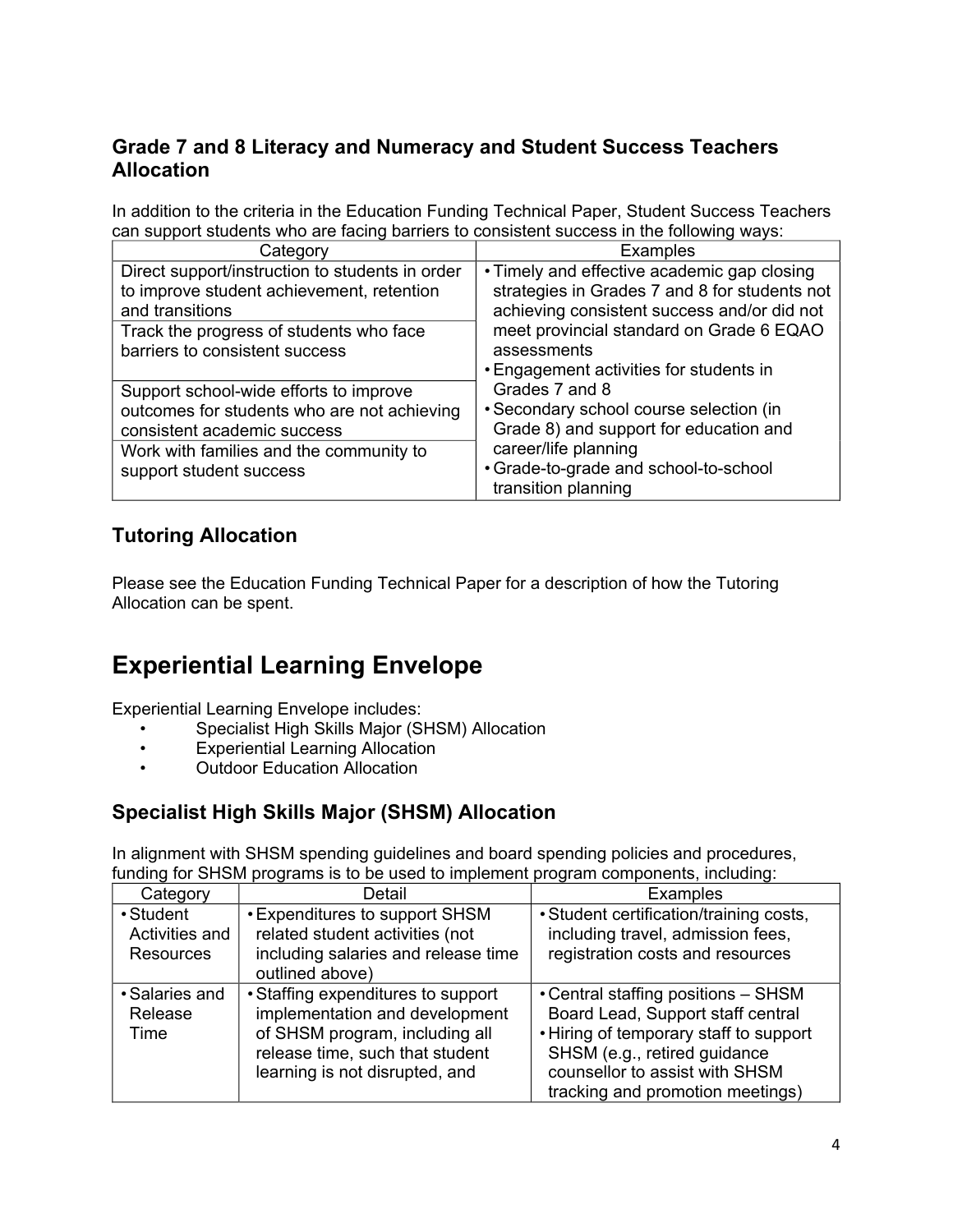|                                                      | salary used to support any of the<br>categories below                                                                                                                                                                                                                                                                                                            | • Release time for teachers, such that<br>student learning is not disrupted, to<br>plan and attend SHSM experiential<br>learning, such as certification and<br>training, sector partner experiences,<br>professional learning, etc.<br>• Release time, such that student<br>learning is not disrupted, for SHSM<br>related meetings including planning,<br>partnership development and<br>professional learning |
|------------------------------------------------------|------------------------------------------------------------------------------------------------------------------------------------------------------------------------------------------------------------------------------------------------------------------------------------------------------------------------------------------------------------------|-----------------------------------------------------------------------------------------------------------------------------------------------------------------------------------------------------------------------------------------------------------------------------------------------------------------------------------------------------------------------------------------------------------------|
| • Capital (max<br>50%)                               | • Machinery/equipment, technology<br>and software used specifically to<br>enhance SHSM programs as per<br>board purchasing policies and<br>procedures (Note: SHSM funding<br>is not to be used to purchase<br>consumables and other resources<br>normally used to deliver regular<br>Ontario curriculum)                                                         | • Capital related to delivery of SHSM<br>certification and training<br>. AV and other equipment used to<br>enhance the SHSM program<br>(including IT supports to assist in<br>SHSM board/school data collection<br>and tracking)                                                                                                                                                                                |
| • Promotion<br>and<br>Marketing                      | • Expenditures for developing and<br>producing/purchasing reasonable<br>SHSM marketing and advertising<br>materials and events                                                                                                                                                                                                                                   | • Cost of hosting SHSM student and<br>community promotion events,<br>information sessions<br>• Localized advertising/marketing<br>campaigns                                                                                                                                                                                                                                                                     |
| • Professional<br>Development<br>and<br>Partnerships | <b>• Expenditures for professional</b><br>development for educators where<br>the training is specifically related to<br>SHSM program delivery and<br>implementation (Additional<br>Qualification (AQ) courses are not<br>permitted)<br><b>.</b> Expenditures to develop and<br>maintain partnerships that support<br>SHSM program implementation<br>and delivery | · SHSM related conference<br>registrations/ memberships and<br>expenses as per school/board<br>policies and procedures<br>• Costs associated with establishing<br>and maintaining SHSM Advisory<br>Committee<br>• Costs associated with developing<br>community and postsecondary<br>partners                                                                                                                   |

School and board SHSM expenditure reporting occurs through the Enhanced Data Collection Solution (EDCS).

For further information on SHSM, please refer to the [SHSM Policy and Implementation Guide](http://www.edu.gov.on.ca/morestudentsuccess/policy.html).

#### **Experiential Learning Allocation**

In addition to the criteria in the Education Funding Technical Paper, school boards may allocate experiential learning funds to the following two areas:

| Category | Eligible Expenditures                                                                                                        | Ineligible Expenditures |
|----------|------------------------------------------------------------------------------------------------------------------------------|-------------------------|
| Staffing | • The staff role includes four themes:<br>professional learning for educators,<br>collaboration with school board personnel, |                         |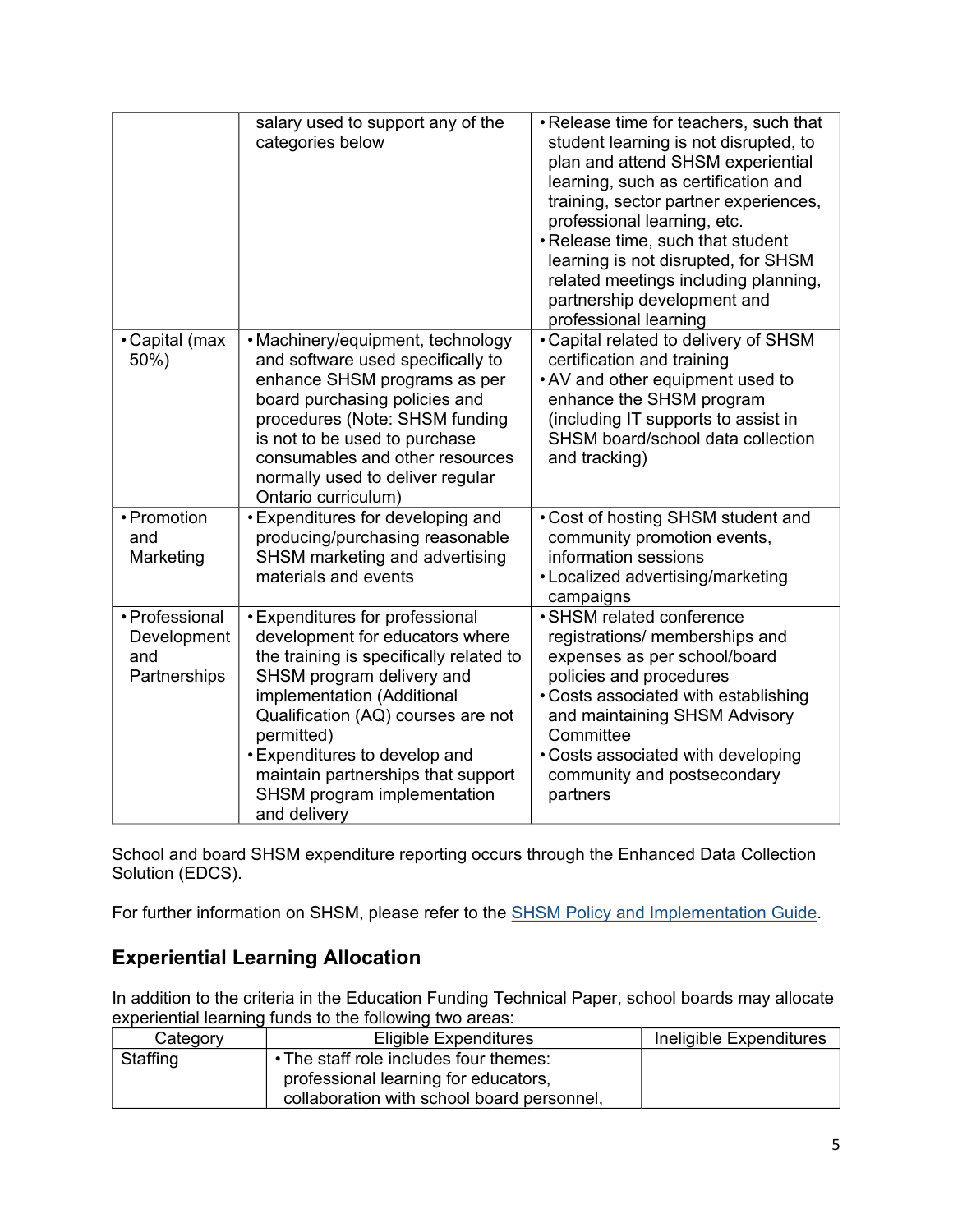| Not to exceed<br>base amount + | equitable distribution of funds, and partner<br>outreach |                         |
|--------------------------------|----------------------------------------------------------|-------------------------|
|                                |                                                          |                         |
| 35% of remaining               |                                                          |                         |
| funds                          |                                                          |                         |
| Supporting                     | • Student/staff transportation in Ontario                | • Any transportation    |
| Experiential                   | • Resources and materials required to                    | outside of Ontario      |
| Learning                       | implement projects/events                                | • The purchase of       |
| Opportunities                  | • Staff release time that allows for professional        | capital equipment       |
|                                | development, planning time, or supervision of            | (e.g., machinery, large |
| School boards                  | students on experiential learning                        | equipment,              |
| may choose to                  | opportunities, and in classrooms, such that              | appliances)             |
| dedicate the                   | student learning is not disrupted                        | • Staffing              |
| entire Experiential            | • Relevant conference registrations,                     | • Additional            |
| Learning                       | membership fees and expenses as per                      | Qualification (AQ)      |
| Allocation to this             | school/board policies and procedures                     | courses                 |
| category                       | • Costs to run parent/public information                 | • Transportation and    |
|                                | sessions or to develop community/sector                  | accommodations for      |
|                                | partners                                                 | community and           |
|                                | • Guest speakers and/or facilitators up to               | economic sector         |
|                                | \$1,000 per speaker                                      | partners                |
|                                | • Technology, up to 10% of funding                       |                         |
|                                | • Per project/event:                                     |                         |
|                                | $\circ$ Consumables (e.g., art supplies) up to           |                         |
|                                | \$500                                                    |                         |
|                                | o Building materials (e.g., lumber) up to                |                         |
|                                | \$5,000                                                  |                         |
|                                | ○ Costs to run student conferences                       |                         |
|                                | ○ Admission fees                                         |                         |
|                                | o Guest speakers and/or facilitators up to               |                         |
|                                | \$1,000 per speaker                                      |                         |
|                                | • Hospitality (e.g., food), refer to board expense       |                         |
|                                | guidelines                                               |                         |

#### **Outdoor Education Allocation**

In addition to the criteria in the Education Funding Technical Paper, the following is a list of eligible and ineligible expenditures for Outdoor Education:

| <b>Eligible Expenditures</b>                                           | Ineligible Expenditures |
|------------------------------------------------------------------------|-------------------------|
| • Fees related to participation in outdoor learning activities         | • Staffing              |
| • Safety-related training and/or certification for students and/or     | • Administrative costs  |
| teachers, including safety-related professional development            | • Costs associated with |
| opportunities for teachers                                             | board outdoor           |
| • Costs related to obtaining expertise and/or facilities/resources for | education facilities    |
| outdoor learning activities                                            | (e.g., repairs)         |
| • Staff release time may be used to support planning, development      |                         |
| and supervision of outdoor education activities where coverage is      |                         |
| available, such that student learning is not disrupted                 |                         |
| • Transportation                                                       |                         |
| • The purchase of outdoor education equipment and/or learning          |                         |
| resources up to a maximum of 30% of the allocation                     |                         |